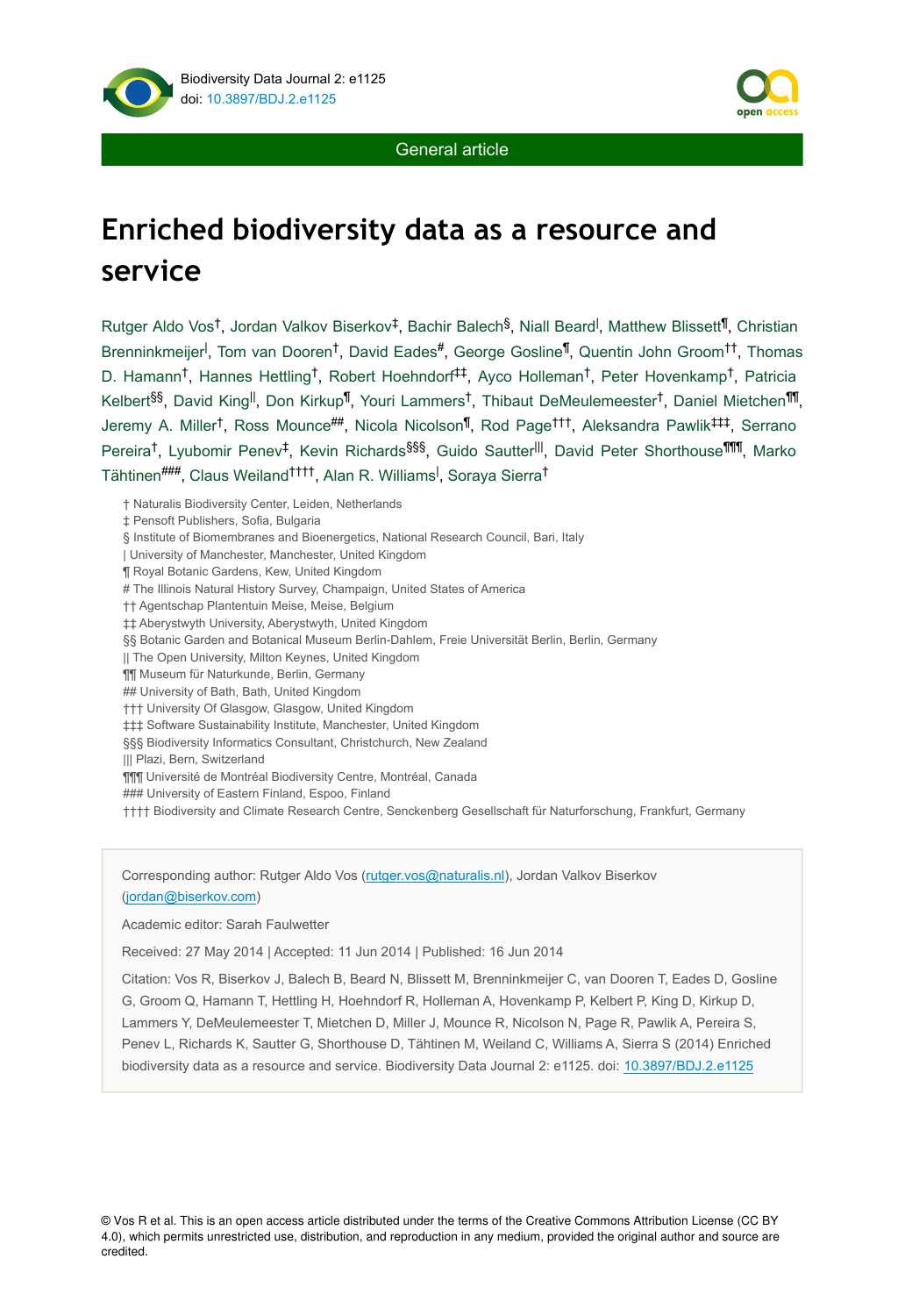# **Abstract**

**Background:** Recent years have seen a surge in projects that produce large volumes of structured, machine-readable biodiversity data. To make these data amenable to processing by generic, open source "data enrichment" workflows, they are increasingly being represented in a variety of standards-compliant interchange formats. Here, we report on an initiative in which software developers and taxonomists came together to address the challenges and highlight the opportunities in the enrichment of such biodiversity data by engaging in intensive, collaborative software development: The Biodiversity Data Enrichment Hackathon.

**Results:** The hackathon brought together 37 participants (including developers and taxonomists, i.e. scientific professionals that gather, identify, name and classify species) from 10 countries: Belgium, Bulgaria, Canada, Finland, Germany, Italy, the Netherlands, New Zealand, the UK, and the US. The participants brought expertise in processing structured data, text mining, development of ontologies, digital identification keys, geographic information systems, niche modeling, natural language processing, provenance annotation, semantic integration, taxonomic name resolution, web service interfaces, workflow tools and visualisation. Most use cases and exemplar data were provided by taxonomists.

One goal of the meeting was to facilitate re-use and enhancement of biodiversity knowledge by a broad range of stakeholders, such as taxonomists, systematists, ecologists, niche modelers, informaticians and ontologists. The suggested use cases resulted in nine breakout groups addressing three main themes: i) mobilising heritage biodiversity knowledge; ii) formalising and linking concepts; and iii) addressing interoperability between service platforms. Another goal was to further foster a community of experts in biodiversity informatics and to build human links between research projects and institutions, in response to recent calls to further such integration in this research domain.

**Conclusions:** Beyond deriving prototype solutions for each use case, areas of inadequacy were discussed and are being pursued further. It was striking how many possible applications for biodiversity data there were and how quickly solutions could be put together when the normal constraints to collaboration were broken down for a week. Conversely, mobilising biodiversity knowledge from their silos in heritage literature and natural history collections will continue to require formalisation of the concepts (and the links between them) that define the research domain, as well as increased interoperability between the software platforms that operate on these concepts.

# **Keywords**

Biodiversity informatics, Data enrichment, Hackathon, Intelligent openness, Linked data, Open source, Software, Semantic Web, Taxonomy, Web services.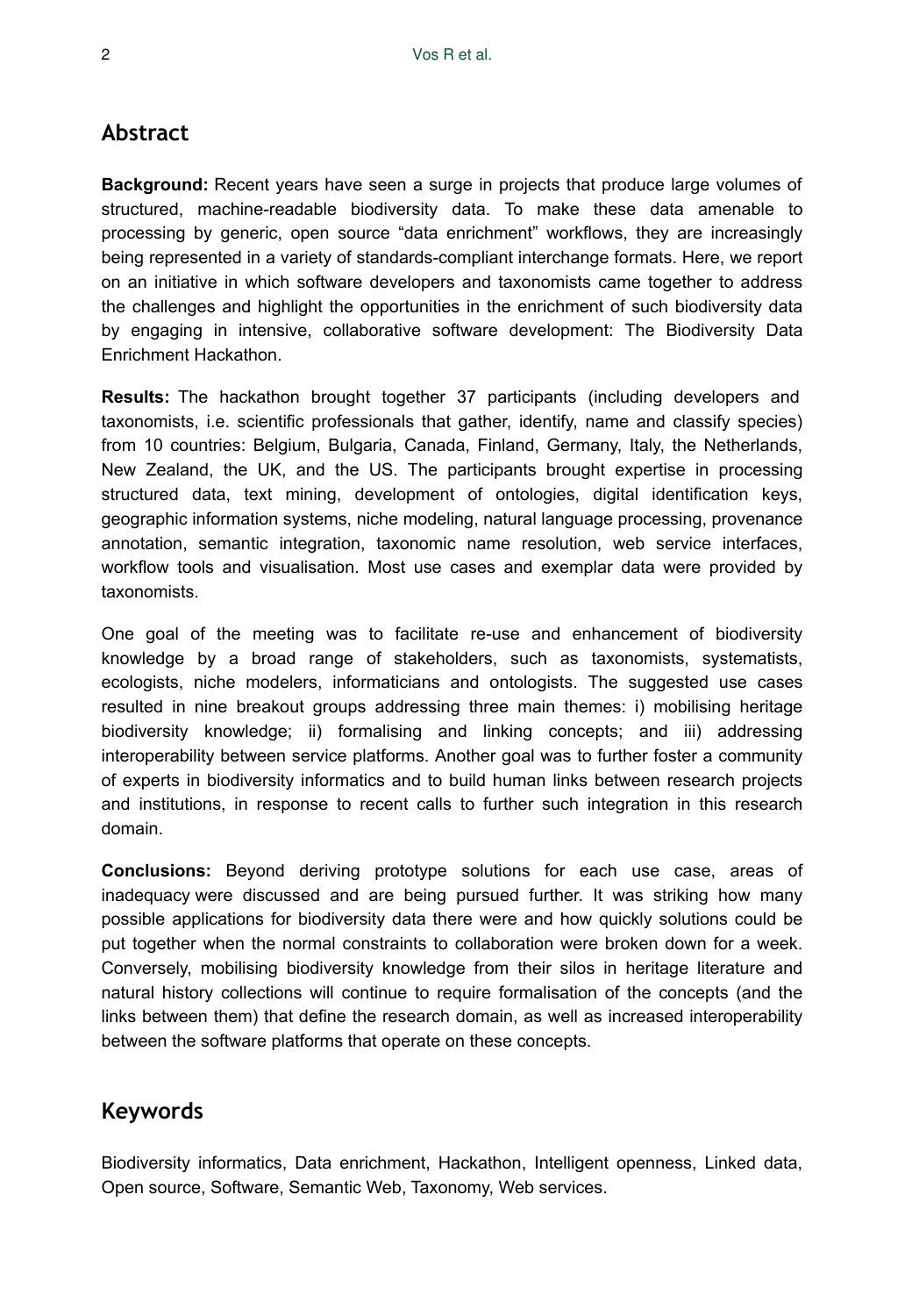# **Introduction**

The Royal Society report on "*Science as an Open Enterprise"* recommends that "*scientists should communicate the data they collect and the models they create, to allow free and open access, and in ways that are intelligible, accessible and usable for other specialists in the same or linked fields wherever they are in the world*" (Boulton et al. 2012). A recent, authoritative appraisal of the biodiversity informatics domain ratified these recommendations (Hardisty et al. 2013), and recent years have seen a surge in projects that produce large volumes of open biodiversity data. Some examples of these include species descriptions and occurrence data as extracted from digitised biodiversity literature, including biotas (faunas, floras, mycotas, etc.); comparative morphological and molecular data that forms the basis for phylogenetic inference and phyloinformatics; and data available from digitised collection specimens held by herbaria and natural history museums. These data can be represented in a variety of standardised, machine-readable formats, which has opened up a wealth of opportunities for data integration and "data enrichment", i.e. the general process to refine, enhance or otherwise improve raw data.

In response to these developments, the *pro-iBiosphere* project organised over the last two years (2012 - 2014) a series of workshops, meetings and pilot projects addressing technical, interoperability, legal and sustainability issues in the European biodiversity informatics domain. These activities resulted in findings and outcomes pertaining to the discovery, identification, aggregation and annotation of data resources and services (Güntsch et al. 2013); recommendations for the semantic annotation and integration of biological publications (Mietchen 2014); and a strategy to improve machine-based dialogue of semantically-enhanced biodiversity information relating to taxonomic treatments (Agosti et al. 2013). The project is slated to culminate in the *Bouchout Declaration* ([http://](http://bouchoutdeclaration.org/) [bouchoutdeclaration.org](http://bouchoutdeclaration.org/)), which will set forth the principles that will enable the signatories to participate in collaborative, open, biodiversity knowledge management.

To build on these findings and to take advantage of the emerging opportunities, Naturalis Biodiversity Center (Leiden, the Netherlands) and the pro-iBiosphere project organised a "hackathon", a type of meeting that focuses on intensive, collaborative open source software development that is gaining acceptance in the computational biology (*sensu lato*) community (Möller et al. 2013). From 17 – 21 March 2014, the "Biodiversity Data Enrichment Hackathon" took place at Naturalis. The purpose of the hackathon was to develop proofs-of-concept demonstrating data enrichment in biodiversity informatics by engaging in intensive, collaborative software development and data exploration.

The Biodiversity Data Enrichment Hackathon followed a use case-driven model, i.e. a model where effort before and during the hackathon was prioritised on the basis of compelling end user scenarios that could be enabled by the combined contributions of people that otherwise, outside of the hackathon, do not collaborate. This is an oftenfollowed model for such events: past examples of this include the DBCLS BioHackathons (Katayama et al. 2010, Katayama et al. 2011, Katayama et al. 2013) and the NESCent phyloinformatics hackathons (Lapp et al. 2007, Stoltzfus et al. 2013). The approach is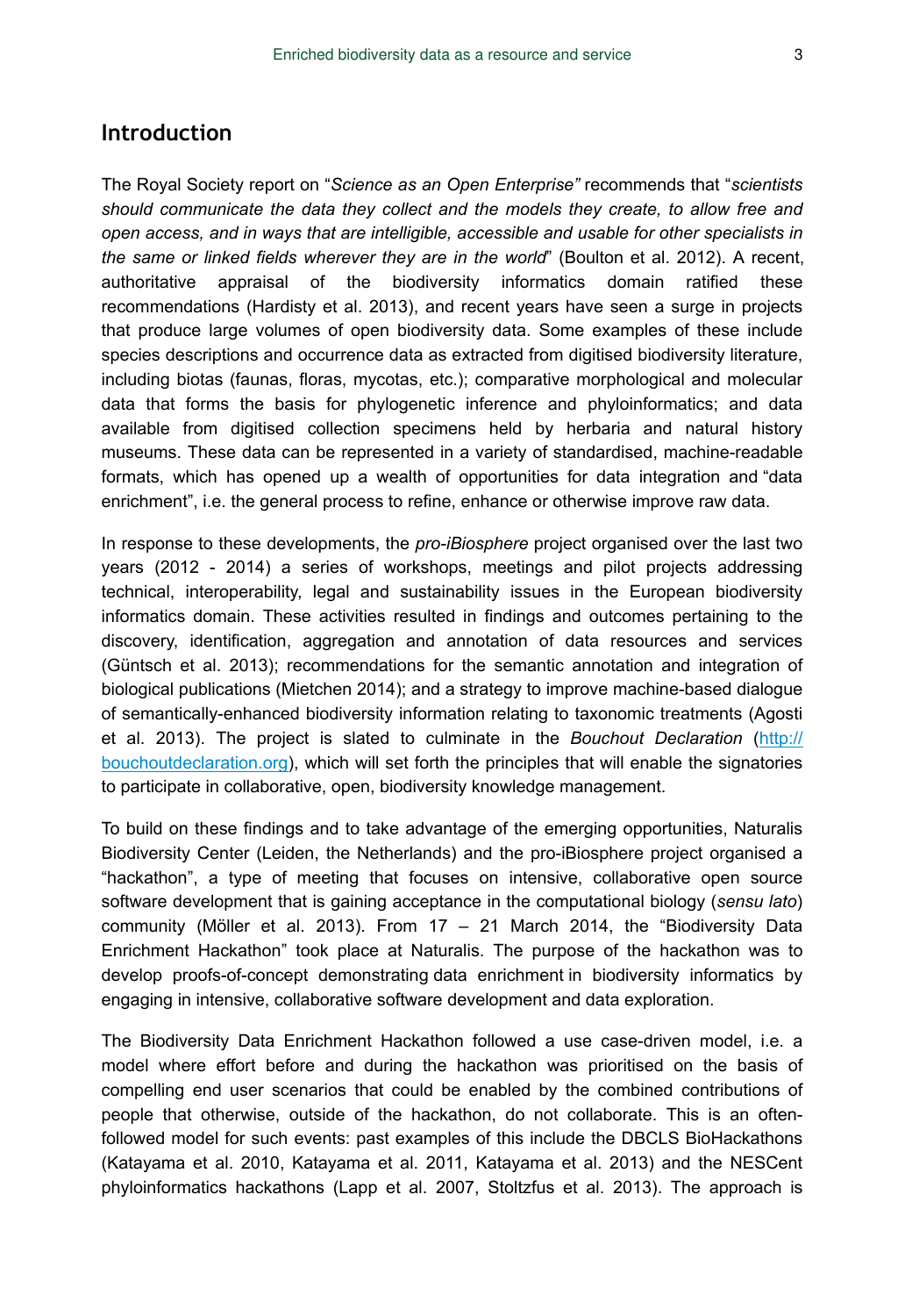appropriate in cases where participants operate in overlapping domains but do not necessarily collaborate on the same projects or are familiar with the same code bases. A contrasting approach is sometimes taken, for example, in hackathons organised under the auspices of the Open Bioinformatics Foundation [\(http://www.open-bio.org/wiki/Hackathon\)](http://www.open-bio.org/wiki/Hackathon), where the scope might be defined as the achievement of some measurable interoperability goal between various Bio\* programming toolkits, i.e. a situation where all participants are (intimately) familiar with the same code bases and choose to achieve functionality that is deemed to be valuable in the long term, but not necessarily immediately visible from the end user perspective.

Prior to the hackathon, a wiki was created in which participants had the opportunity to describe their ideas for use cases and receive feedback from others [\(http://wiki.pro](http://wiki.pro-ibiosphere.eu/?oldid=6911)[ibiosphere.eu/?oldid=6911\)](http://wiki.pro-ibiosphere.eu/?oldid=6911). During the first day of the meeting, participants briefly presented the use cases suggested (20 in total). Subsequently, during a self-organisation bazaar, the presenters of the use cases had the opportunity to interact with other participants and further discuss their ideas. Participants then selected by approval voting the use case(s) they found most interesting and where they could bring in their expertise for further collaboration. The approach is akin to Open Space Technology (Owen 1997), whose application was pioneered in the bioinformatics domain by the DBCLS BioHackathons. As a result of this process, the use cases were distilled into nine breakout groups ([http://wiki.pro-ibiosphere.eu/?oldid=7030\)](http://wiki.pro-ibiosphere.eu/?oldid=7030) broadly addressing i) challenges in the areas of literature and natural language processing; ii) interoperability challenges among workflow and data publishing platforms; and iii) challenges of formalising and ontologising concepts and links between them (see Table 1). In parallel to the work in these breakout groups, tutorials were organised to share knowledge on version control, Wikimedia projects and other topics. All hackathon participants had *a priori* indicated their agreement with open source licensing (specifically, either OSI-approved or CC-compliant) of all code and documentation produced at the hackathon, and so we present the tangible outcomes of these breakout groups for the benefit of the larger community.

| Table 1.<br>Themes, Breakout groups and Aims                |                                                                                                                                                             |
|-------------------------------------------------------------|-------------------------------------------------------------------------------------------------------------------------------------------------------------|
| <b>MOBILISING HERITAGE</b><br><b>BIODIVERSITY KNOWLEDGE</b> |                                                                                                                                                             |
| Biodiversity data analytics                                 | Extract statistical data about specimens for visualisation in a<br>٠<br>dashboard.                                                                          |
| OCR correction                                              | ٠<br>Provide a simple interface for interactively editing of OCR'd text.<br>as well as tools to track the edits, to provide feedback to improve<br>the OCR. |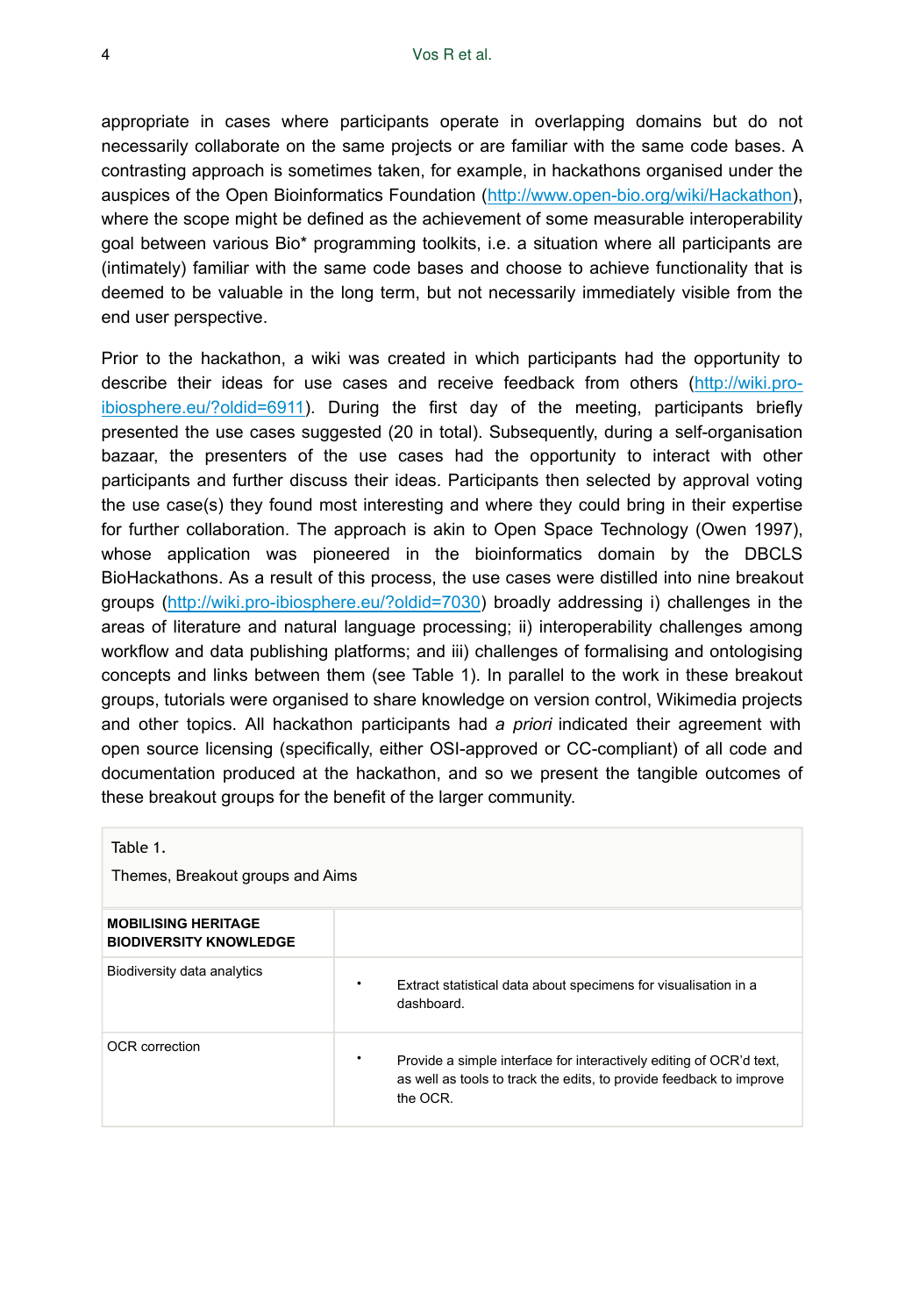| Open access images                                | $\bullet$<br>Liberate and showcase openly-licensed (e.g. CC-BY) images from<br>journal article PDFs and republish on image sharing social media<br>sites.<br>٠<br>Find images of phylogenetic trees for data re-extraction from the<br>image.    |
|---------------------------------------------------|--------------------------------------------------------------------------------------------------------------------------------------------------------------------------------------------------------------------------------------------------|
| <b>FORMALISING AND LINKING</b><br><b>CONCEPTS</b> |                                                                                                                                                                                                                                                  |
| Trait ontology                                    | $\bullet$<br>Extract and ontologise plant trait data from digitized Floras.                                                                                                                                                                      |
| SWeDe                                             | ٠<br>Produce a standard for describing scientific web services.                                                                                                                                                                                  |
| Specimen links                                    | Link together name and specimen data, especially from Floras.<br>٠<br>Link specimen citations in "Literature" to specimens from Kew,<br>٠<br>Brussels and Edinburgh.<br>Proof of concept and requirements gathering for Taxonomic<br>MindMapper. |
| <b>SERVICE PLATFORMS</b>                          |                                                                                                                                                                                                                                                  |
| <b>EDIT Platform Common Data Model</b><br>API     | $\bullet$<br>Develop a web service to extract occurrences out of CDM<br>instances (EDIT platform).                                                                                                                                               |
| iPython notebook/Taverna                          | Access Taverna workflows from within iPython notebook.<br>٠                                                                                                                                                                                      |
| BioVeL/NeXML services                             | Deliver RESTful services to merge and query phylogenetic data<br>and metadata.                                                                                                                                                                   |

# **Results**

# **Mobilising legacy biodiversity knowledge**

#### **Biodiversity data analytics**

*Members* - David King, Jeremy Miller, Serrano Pereira and Guido Sautter

*Accomplishments* **-** The advent of biodiversity data aggregators such as Plazi (Agosti and Egloff 2009) have made it possible to perform analytics on biodiversity data use and reuse. The initial use case pitch for this group proposed a "dashboard" with various graphs showing, for example, specimen citations, or the output of researchers or institutions, in order to assist with data analytics by being able to visualise and thereby better understand it, and assisting with its quality control. At the hackathon, the members of the breakout group addressed this challenge from two ends: on the server side, GoldenGATE was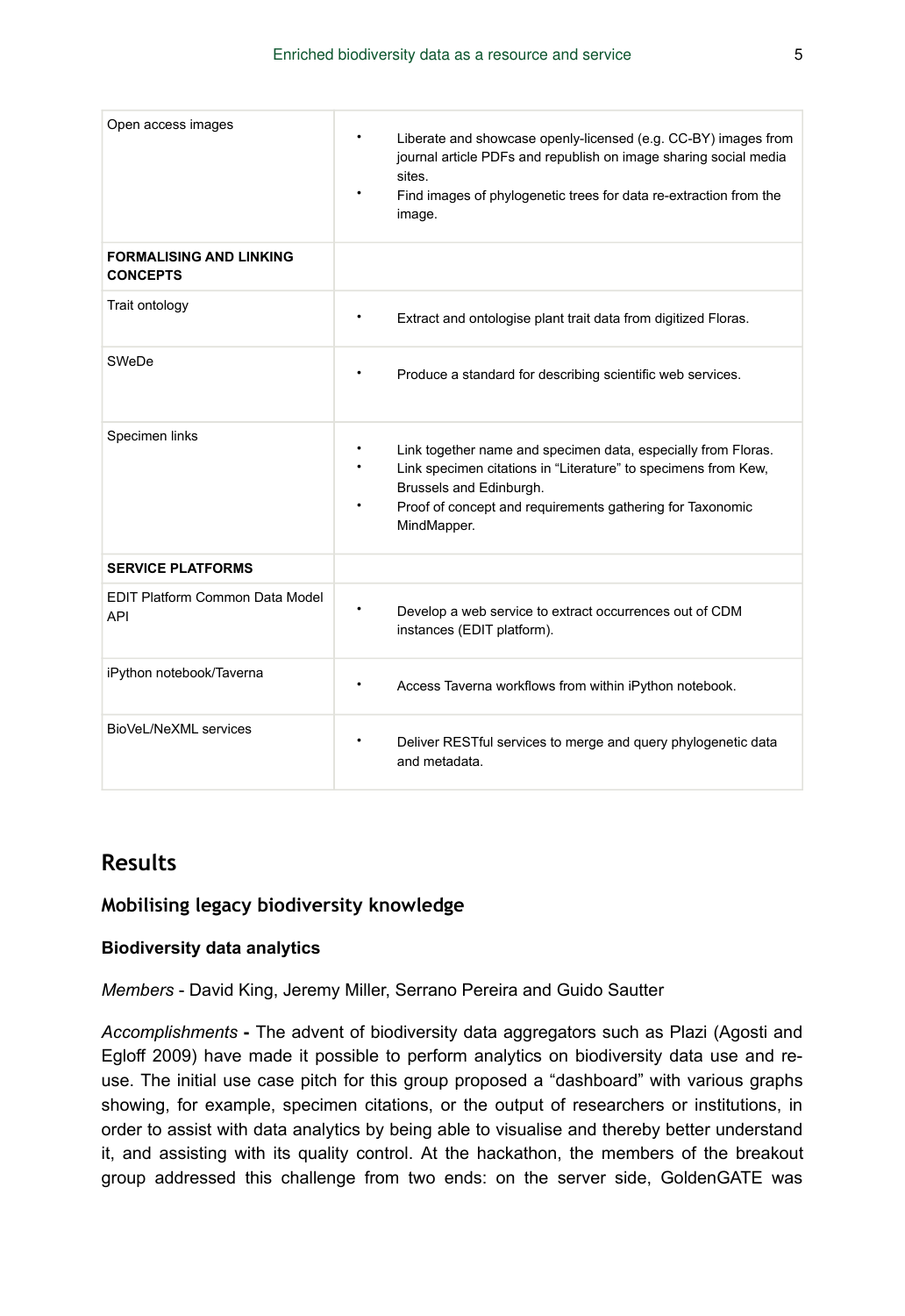enhanced with a search facility that outputs selected search predicates as structured data in various views; on the web browser (i.e. client) side, this structured data was consumed by the jQuery JavaScript framework [\(http://jquery.com/\)](http://jquery.com/) in conjunction with the plugins jqPlot (<http://www.jqplot.com/>) and jVectorMap [\(http://jvectormap.com/\)](http://jvectormap.com/) for data visualisation. The tangible outcomes of this effort, once stable, will be deployed on the Plazi server.

*Code repository* - [https://github.com/Dauvit/Data\\_enrichment](https://github.com/Dauvit/Data_enrichment)

*Demo* -<http://plazi.cs.umb.edu/GgServer/srsStats>

## **OCR correction**

*Members* - Roderic Page, Kevin Richards, David Shorthouse and Marko Tähtinen

*Accomplishments* - The Biodiversity Heritage Library (BHL) is a collaborative effort of natural history and botanical libraries to digitise their physical medium literature and make it available as open access publications, forming a "biodiversity commons". The effort has resulted in large volumes of digital documents obtained by optical character recognition (OCR) of scanned, physical documents. Although the OCR quality is generally very high, errors that require human intervention to correct them are unavoidable. This breakout group addressed this challenge by developing a collaborative platform where authenticated users can correct OCR documents rendered on webpages (via DiVu XML format, [http://](http://djvu.org) [djvu.org](http://djvu.org)), with the provenance of the edits recorded in the margin of the document. The facility is "intelligent" in that it attempts to detect patterns in OCR errors (e.g. ü is recognized as ii) in order to suggest subsequent corrections to the same class of errors. In addition, the facility cross-references taxonomic names against web services provided by GlobalNames [\(http://globalnames.org](http://globalnames.org)) to normalise these and correct them consistently throughout a document. The participants of the breakout group have communicated with BHL to assess how this code might be incorporated into their web presence. There are also plans to incorporate the code into a future release of BioStor ([http://biostor.org,](http://biostor.org) Page 2011).

*Code repository* - <https://github.com/rdmpage/ocr-correction>

*Demo* -<http://bionames.org/~rpage/ocr-correction/index.php>

#### **Open access images**

*Members* - Youri Lammers and Ross Mounce

*Accomplishments* - As public access biodiversity literature is growing in volume, so too are the graphs and pictures embedded in these publications. Unfortunately, these images are "buried" in that up till now they could only be located within their publication. To mobilise and expose these images, this breakout group developed a pipeline that extracts embedded images from open access publications (as a proof of concept this was done by harvesting PDF documents from the journal *Phytotaxa*), pre-processes them (e.g. discard spurious, small figures such as journal logos; invert image negatives) and uploads them to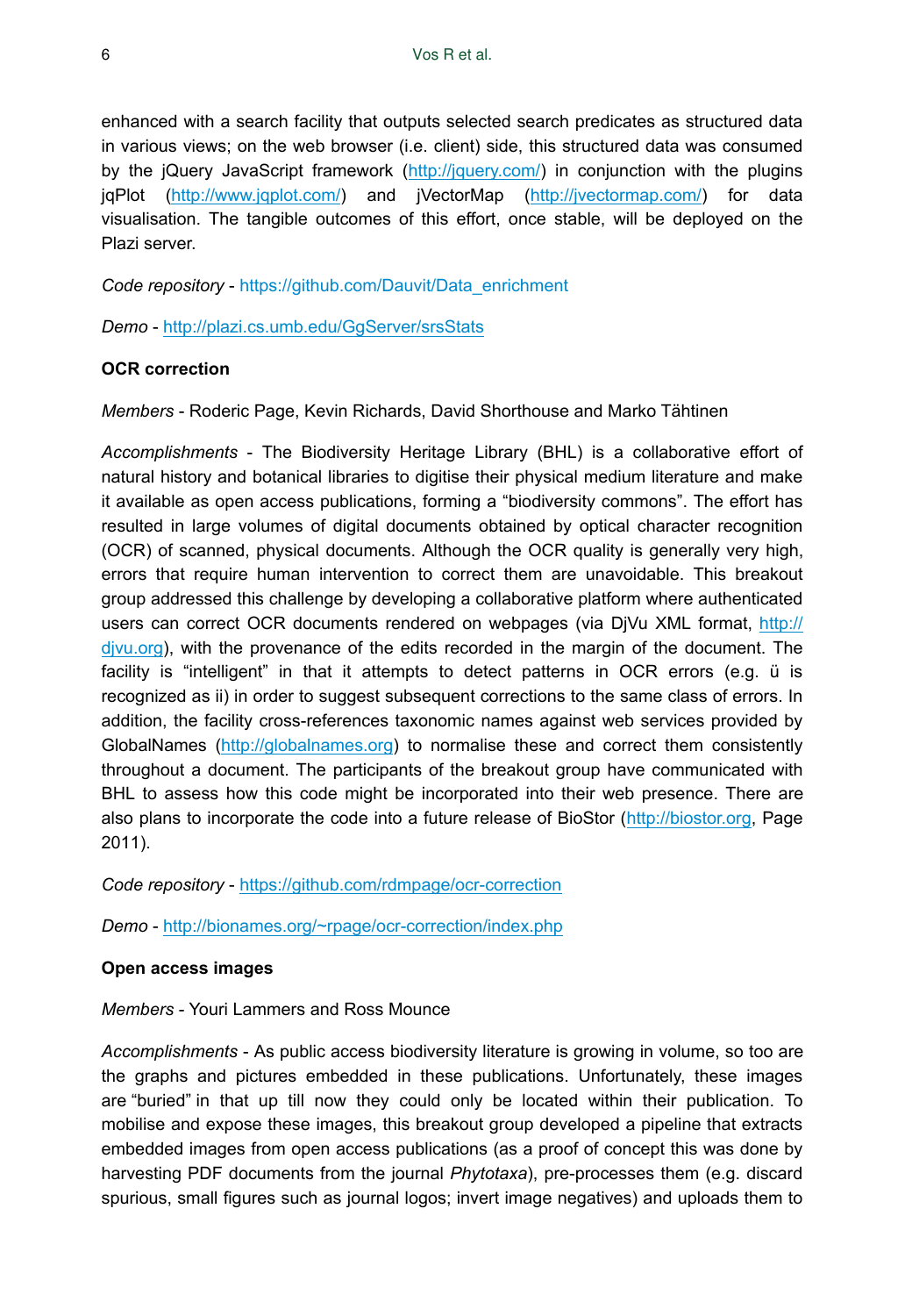the social web, i.e. to the photo sharing site Flickr, with periodic notifications to the Twitter account @PhytoFigs. To date over 2000 figures have been uploaded this way. Of these, some are the very first *discoverable* images (not embedded in PDF) for those taxa to be made available on the internet under an OKD-compliant open license ([http://](http://opendefinition.org) [opendefinition.org\)](http://opendefinition.org) - allowing easy re-use even for commercial purposes without the hassle of asking for permission(s). Potential scopes for follow-up include teaming up with open access journals to find a stable home for this novel method of exposing images, and harvesting and processing images of phylogenetic trees (e.g. using TreeRipper, Hughes 2011).

*Code repository* - <https://github.com/rossmounce/LeidenPDFhack>

*Demo* -<http://www.flickr.com/photos/79472036@N07/sets/72157642597074643/>

## **Formalising and linking concepts**

#### **Trait ontology**

*Members* - George Gosline, Quentin Groom, Thomas Hamann, Robert Hoehndorf and Claus Weiland

*Accomplishments* - Floristic treatments of geographic regions have a long history and have resulted in a wealth of literature. To increase the accessibility of the knowledge contained in these floras, past efforts have focused on structured markup, resulting in websites such as the [Digitised Flora of Central Africa](http://www.plantentuinmeise.be/RESEARCH/DATABASES/FOCA/index.php) and formats such as FlorML (Hamann et al. 2014). For the hackathon, marked-up floras were available that cover a large proportion of tropical plants. These were the *Flora Malesiana, Flora Zambesiaca, Flore d'Afrique Centrale* and *Flore du Gabon*. At the hackathon, a use case was presented calling for the creation of an RDF knowledge base of plant phenotypes by extracting trait data from such digitised floras. The ensuing breakout group addressed this challenge by text mining of documents to mark up relevant concepts with terms from the Plant Ontology (PO, to normalise the inhering plant anatomical parts) and the Phenotypic Quality Ontology (PATO, to normalise both "phenotypic qualities", such as red, serrated and small, and "traits", such as color, shape, and size). Under this approach, phenotypes are extracted from flora descriptions as Entity/ Quality (EQ) statements (Gkoutos et al. 2005). From these EQ statements, an ontology was constructed that takes into account the anatomical relationships between plant parts (as represented in PO) as well as information about traits and values (as represented in PATO, Hoehndorf et al. 2010). The resulting ontology, the Flora Phenotype Ontology (FLOPO), was deposited at NCBO Bioportal. FLOPO consists of more than 25,000 classes describing plant traits and phenotypes, and every class in FLOPO has at least one taxon annotation in one of the processed floras. Work subsequent to the hackathon has additionally yielded annotations of the floras with terms obtained from the Environment Ontology (ENVO), providing a proof of concept of an ontology-mediated knowledge base that can be brought to bear on a variety of research questions on phenotype/environment interactions, functional diversity, and community ecology. Furthermore, ongoing work aims to connect the extracted taxon names in the floras using identifiers from the International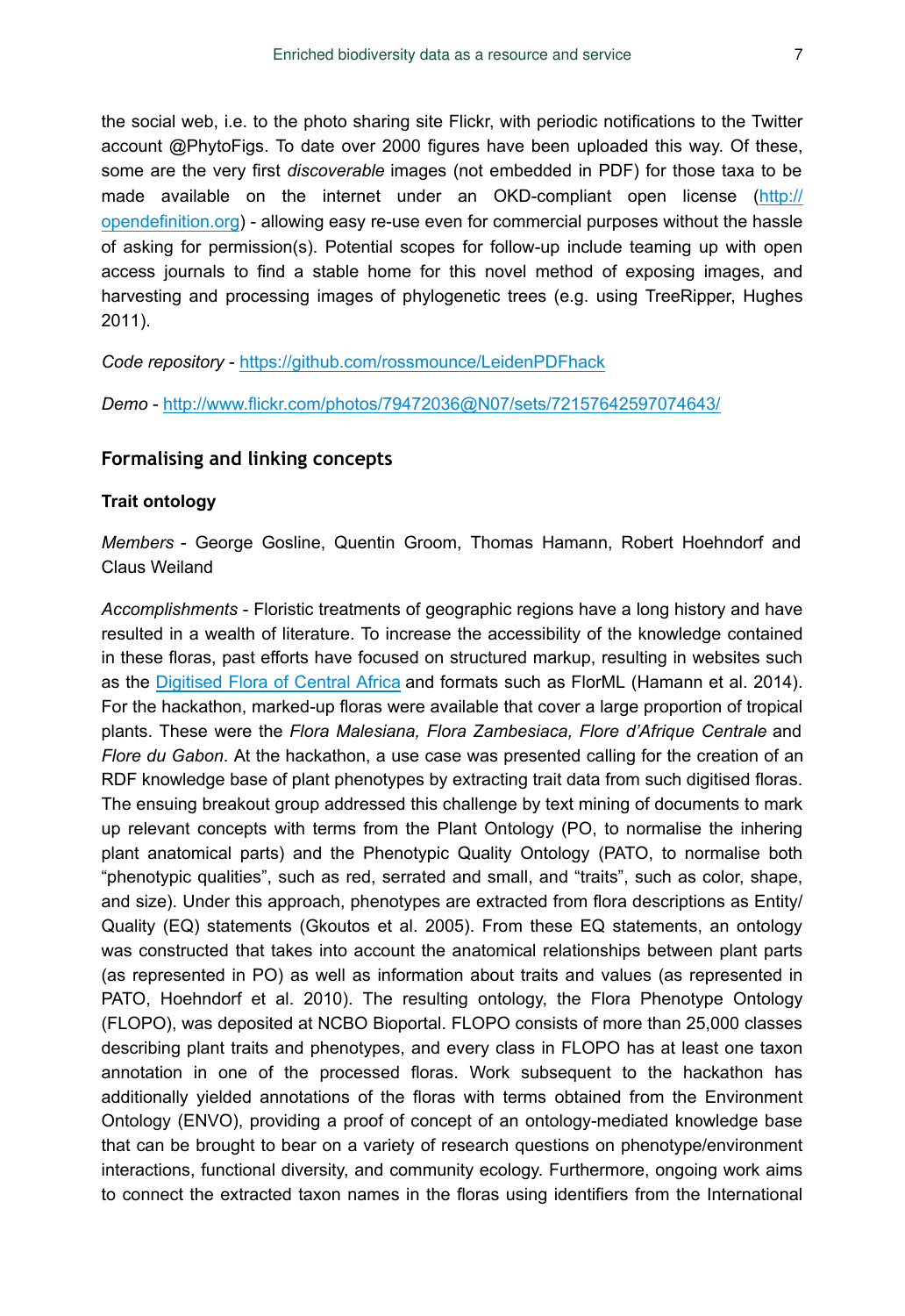Plant Names Index (IPNI, <http://ipni.org>) and represent them together with their environment and FLOPO annotations as Linked Data in an RDF store. Work will also continue to support multiple languages: the current examples are in English and French, but there is a strong case for supporting other languages.

*Code repository* - <https://github.com/leechuck/plantphenotypes>

*Demo* -<http://bioportal.bioontology.org/ontologies/FLOPO>

## **SWeDe**

*Members* - Bachir Balech, Niall Beard and Patricia Kelbert

*Accomplishments* - The wide adoption of the REST (Representational State Transfer) design pattern for simple, stateless web services has resulted in a proliferation of different ways in which clients need to interact with biodiversity data and computational web services. Although the adoption of the design pattern has considerably lowered the barrier for developers to implement and deploy simple services, it poses challenges to clients and end users, as the way in which they are expected to interact with these heterogeneous service interfaces is not always documented clearly. Examples of this include the various "RESTful" as well as SOAP/WSDL-based web services delivered to the BioVeL project (Vicario et al. 2012). This breakout group sought to address this issue by defining a standard for documenting such web services using XML. The resulting XML schema, SWeDe (Scientific Web-service Description), provides developers with a standard way to define metadata of their service (e.g. authorship, license, suggested citation), the inputs and outputs with the available parameters and their ranges, and usage examples. The SWeDe schema re-uses several components from the Access to Biological Collections Data (ABCD) Schema (Berendsohn 2005). In addition, the members of this breakout group have developed a rudimentary application (code named "SWeDe farmer") to simplify generation of SWeDe documents. BiodiversityCatalogue, the registry of biodiversity web services [\(http://biodiversitycatalogue.org](http://biodiversitycatalogue.org)), will be adopting this standard by implementing a SWeDe parser that can periodically update catalogue entries based on the state of a service provider's SWeDe document.

*Code repository* - [https://github.com/njall/XS-SWeDe,](https://github.com/njall/XS-SWeDe) [https://github.com/njall/SWeDe-](https://github.com/njall/SWeDe-Farmer)**[Farmer](https://github.com/njall/SWeDe-Farmer)** 

*Demo* **-** <http://swede-farmer.herokuapp.com/>

## **Specimen links**

*Members* - Jordan Biserkov, Matthew Blissett, George Gosline, Quentin Groom, Thomas Hamann, Ayco Holleman, Peter Hovenkamp, Nicky Nicolson, Kevin Richards and Marko Tähtinen

*Accomplishments* - This breakout group addressed several related use cases from the introductory session with the aim of better linking biodiversity data to form a navigable "knowledge graph". As a specimen-oriented example: specimens obtained from single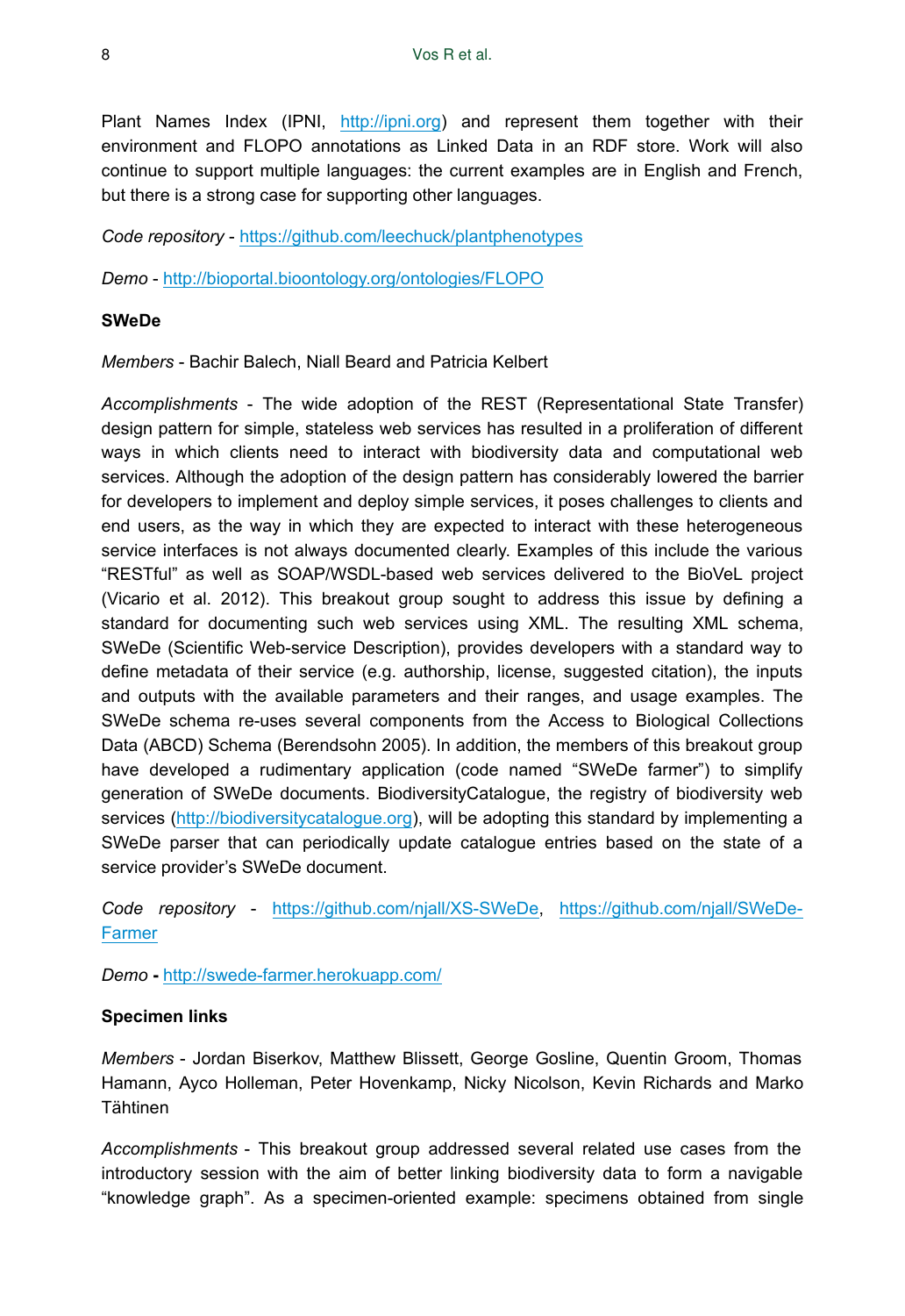collection events are often distributed among herbaria, where they tend to take on an isolated life of their own, with their provenance history and annotations uncoupled from other specimens collected for the same species, even during the same collection event. This fragmentation poses challenges when integrating collection data and floristic knowledge. Software previously developed at RBG Kew to build links between data sets based on configurable text-based rules was used to link up datasets, particularly to detect duplicates between digitised herbaria - Kew (K), Meise (BR), Edinburgh (E) and Naturalis and to create specimen level citation links from scientific papers published in *PhytoKeys*. Numerous duplicate specimens among the collections were encountered, drawing attention to a greater need for collaboration and data integration among natural history collections. The software toolkit is implemented in Java, Spring and Lucene, with a JSON format web interface conforming to the Open Refine (formerly Google Refine) reconciliation service API, and the group will follow up by open-sourcing this toolkit and the rule sets used to configure matches. Frictionless integration of collection and specimen information would permit novel ways of specifying taxon concepts, relying on the emergent properties of graphs linking specimens by conspecificity (including provenance and evidence for the assertions). This was suggested by a use case pitching a "Taxonomic Mind Mapper" to enable exploration of this method of modeling and representing taxon concepts. The application of graph database technology (Neo4J, <http://neo4j.org>) towards the Taxonomic Mind Mapper demonstrated an attractively low entrance barrier to linking, exploring and visualising disparate collection data. As follow-up, a publication discussing this novel way of representing taxon concepts enabled by this approach is in preparation.

#### *Code repository* - <https://github.com/RBGKew/leiden-hackathon>

## *Demo* -<http://gist.neo4j.org/?9684109>

## **Workflow and data publishing platforms**

# **EDIT Platform Common Data Model API**

#### *Members* **-** Quentin Groom and Patricia Kelbert

*Accomplishments* - The Common Data Model (CDM, Berendsohn et al. 2011) consists of a database schema and application programming interface that provide a persistence and publishing mechanism for nomenclature, taxonomy, descriptive data, media, geographic information, literature, specimens, and persons. As such, instances of CDM databases provide a wealth of structured data that can be re-used in a variety of research contexts, such as in species distribution modeling. To enable such re-use, CDM databases should be enhanced with a machine-readable data harvesting service. To address this challenge, this breakout group developed a service to look up and export occurrence data (specimen, observation) from CDM instances. The lookup is based on a single Taxon UUID that can be obtained from the Name-Catalogue web service (provided by the CDM). To prevent memory overload, both on the server and on the client side, a paging system is used. The web service has been developed in the CDM library and has been committed to the CDM Subversion repository. The JSON output can be, for example, re-injected into the BioVel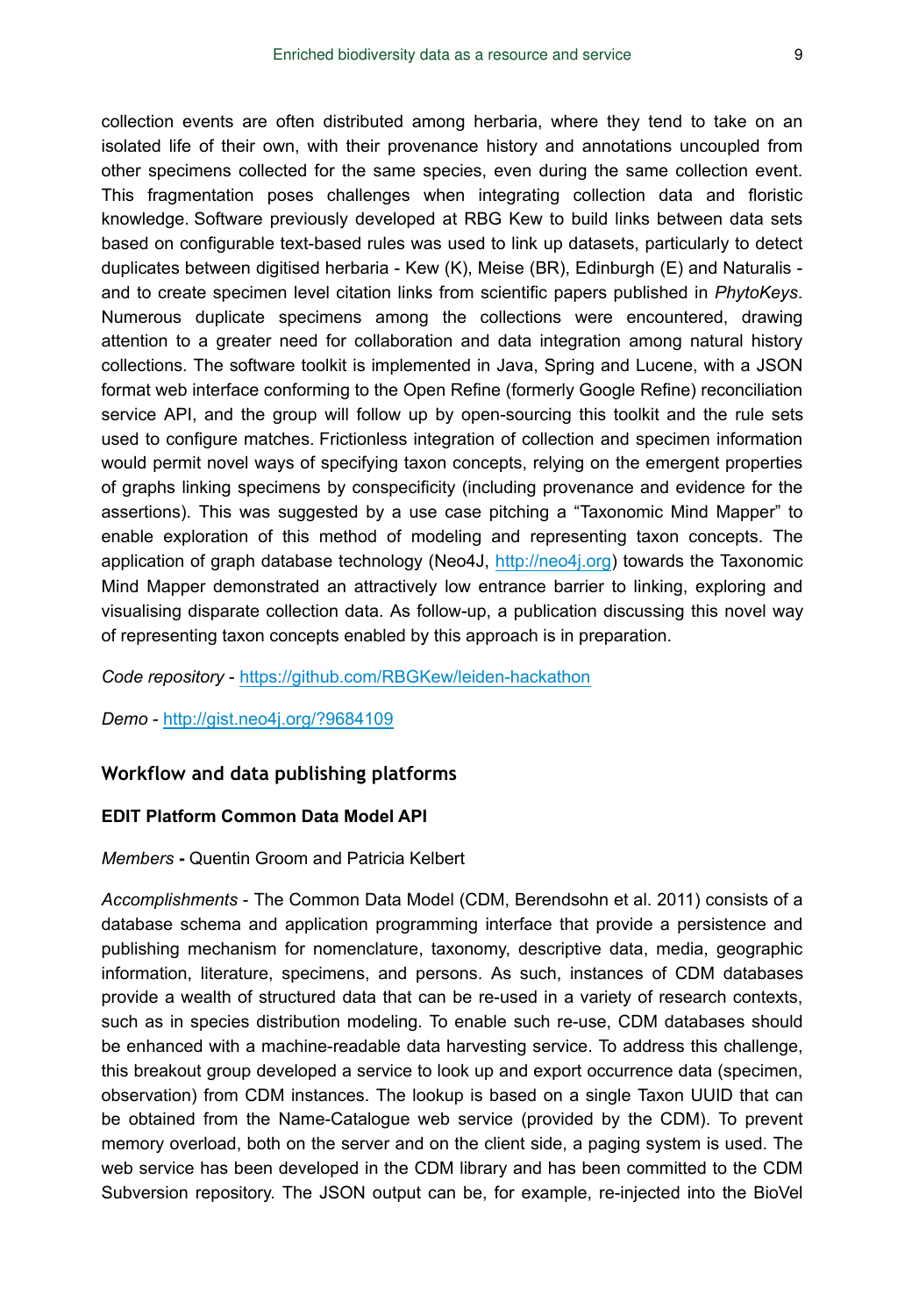refinement workflow. In a follow-up, the facility could be enhanced by using a Lucenebased index to speed up the export function.

*Code repository -* <http://dev.e-taxonomy.eu/svn/trunk/cdmlib/>

*Demo* - [http://dev.e-taxonomy.eu/cdmserver/chenopodiumPilot/](http://dev.e-taxonomy.eu/cdmserver/chenopodiumPilot/occurrence_catalogue.json?query=95402484-06cc-4284-a84c-193be51489ea&pageNumber=0&pageSize=10) [occurrence\\_catalogue.json?query=95402484-06cc-4284](http://dev.e-taxonomy.eu/cdmserver/chenopodiumPilot/occurrence_catalogue.json?query=95402484-06cc-4284-a84c-193be51489ea&pageNumber=0&pageSize=10) [a84c-193be51489ea&pageNumber=0&pageSize=10](http://dev.e-taxonomy.eu/cdmserver/chenopodiumPilot/occurrence_catalogue.json?query=95402484-06cc-4284-a84c-193be51489ea&pageNumber=0&pageSize=10)

## **iPython notebook/Taverna**

*Members -* Youri Lammers, Ross Mounce, Aleksandra Pawlik and Alan Williams

*Accomplishments* - iPython notebook (Perez and Granger 2007) provides an interactive computational environment within a web browser in which users can write and execute code written in the Python programming language. This code may be combined with text, mathematical and statistical calculations, production of plots and HTML display to produce shareable and re-usable notebooks. The notebooks can be shared on the iPython Notebook Viewer. Taverna (Wolstencroft et al. 2013) provides a suite of tools for workflow design, editing and execution. This includes the Taverna Workbench, the main creation tool for workflows. The workflows allow the coordination of services, including RESTful or SOAP web services, R scripts and command line tools. Taverna Server enables you to set up a dedicated server for executing workflows remotely, and it can be accessed by a WSDL or a REST API. One of the deliverables of the BioVeL project (Vicario et al. 2011) is a workflow "player" that can be embedded in HTML, exposing the functionality of a given Taverna workflow within a web page. This breakout group sought to combine these two tools, such that iPython notebook users are able to submit data assembled during their analysis to a Taverna workflow embedded in a player and retrieving the results. The participants succeeded in this, resulting in a more integrated, powerful research environment that exposes remote HPC resources (such as BioVeL services) to iPython notebook users. The results are available for easy installation as the Pypi package *tavernaPlayerClient*.

*Code repository -* <https://github.com/myGrid/DataHackLeiden>

*Demo* - [http://nbviewer.ipython.org/urls/raw.githubusercontent.com/myGrid/](http://nbviewer.ipython.org/urls/raw.githubusercontent.com/myGrid/DataHackLeiden/alan/Player_example.ipynb?create=1) [DataHackLeiden/alan/Player\\_example.ipynb?create=1](http://nbviewer.ipython.org/urls/raw.githubusercontent.com/myGrid/DataHackLeiden/alan/Player_example.ipynb?create=1)

#### **BioVeL/NeXML services**

*Members* - Bachir Balech, Christian Brenninkmeijer, Hannes Hettling and Rutger Vos

*Accomplishments* - Biodiversity-oriented phylogenetics workflows usually involve various software tools connected in series that consume and produce different types of data. NeXML is an XML standard that supports the representation of (among others) taxa, character-state matrices, phylogenetic trees and semantic annotations within one single document and is therefore specifically tailored to ease the interplay of different tools in phylogenetic analysis (Vos et al. 2012). Since XML documents are generally intended to be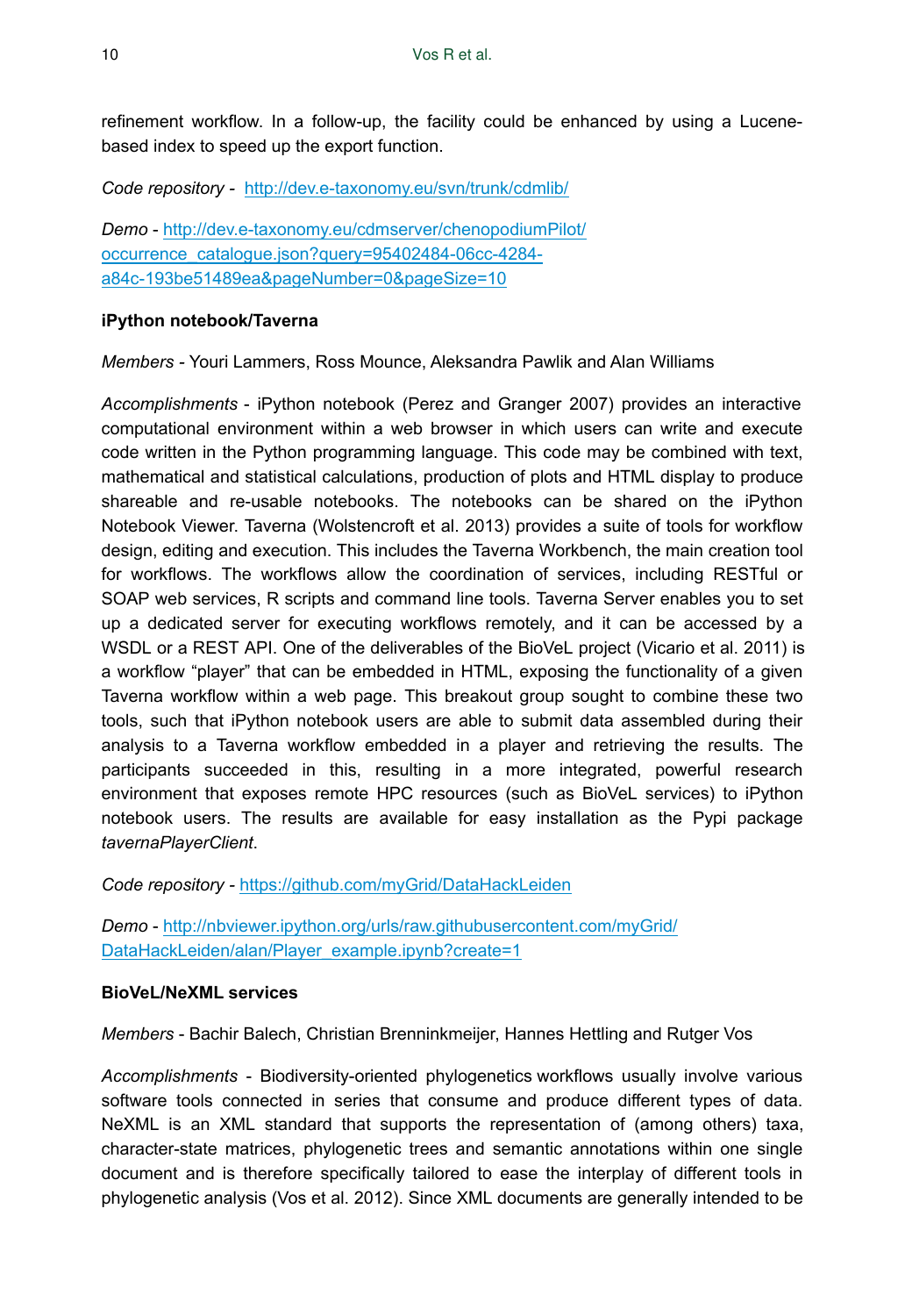handled by software rather than by users directly, a software tool to easily manipulate NeXML files appears desirable. To this end, the scope of this task group was to develop software that can i) construct NeXML documents from data encoded in commonly-used phylogenetic file formats or add metadata to an existing NeXML document *(NeXML merger)*, and ii) extract information defined by the user from a given NeXML file *(NeXML extractor)*. To make the NeXML merger and extractor tools easily accessible for the biodiversity research community and to enable their integration into existing workflows, they are implemented as RESTful web services hosted by Naturalis Biodiversity Center and made available in the BiodiversityCatalogue ([https://www.biodiversitycatalogue.org/](https://www.biodiversitycatalogue.org/services/70) [services/70\)](https://www.biodiversitycatalogue.org/services/70). Preliminary tests of the NeXML merger and extractor have been conducted using data inputs and outputs used by the phylogenetic service set of BioVeL (Vicario et al. 2012) ([https://www.biodiversitycatalogue.org/services/31/service\\_endpoint](https://www.biodiversitycatalogue.org/services/31/service_endpoint)); NeXML extractor output has also been visualised as a phylogenetic tree with its taxon-associated metadata by implementing an ITOL [\(http://itol.embl.de/\)](http://itol.embl.de/) tool wrapper within a Taverna workflow.

*Code repository -* <https://github.com/naturalis/biovel-nbc>

*Demo* - [http://biovel.naturalis.nl/biovel?service=NeXMLExtractor&nexml=http://](http://biovel.naturalis.nl/biovel?service=NeXMLExtractor&nexml=http://bit.ly/1mR11Yz&object=Trees) [bit.ly/1mR11Yz&object=Trees](http://biovel.naturalis.nl/biovel?service=NeXMLExtractor&nexml=http://bit.ly/1mR11Yz&object=Trees)

# **Conclusions**

The Biodiversity Data Enrichment Hackathon revealed how many possible applications for biodiversity data there are and how quickly solutions can be put together when the normal constraints to collaboration are broken down for a week. Biodiversity data was mobilised from its silos and enriched with meaningful links to related resources, such as links from taxon names to taxon concept URIs; links from described habitats to environment ontologies; links from character traits to trait ontologies; links from species treatments to relevant images, publications and specimens. The workflow tools and data publishing platforms that operate on such enriched data were enhanced to provide greater interoperability and data integration functionality.

The tangible outcomes of the hackathon are finding sustainable homes in the appropriate code bases (e.g. the code bases for the CDM platform, the Plazi server, the BHL server) as well as registries and repositories (e.g. the BiodiversityCatalogue, the Pypi index, the NCBO BioPortal), or form the basis of proofs-of-concept for further development, scientific publications and project proposals. The main intangible outcomes of the event are the further fostering of a community of experts in biodiversity informatics and the strengthened human links between research projects and institutions.

The event also demonstrated the ongoing need for data normalisation and integration, e.g. through the application of ontologies, and the opportunities for innovative research that such integration will afford. Mobilising biodiversity knowledge from their silos in the heritage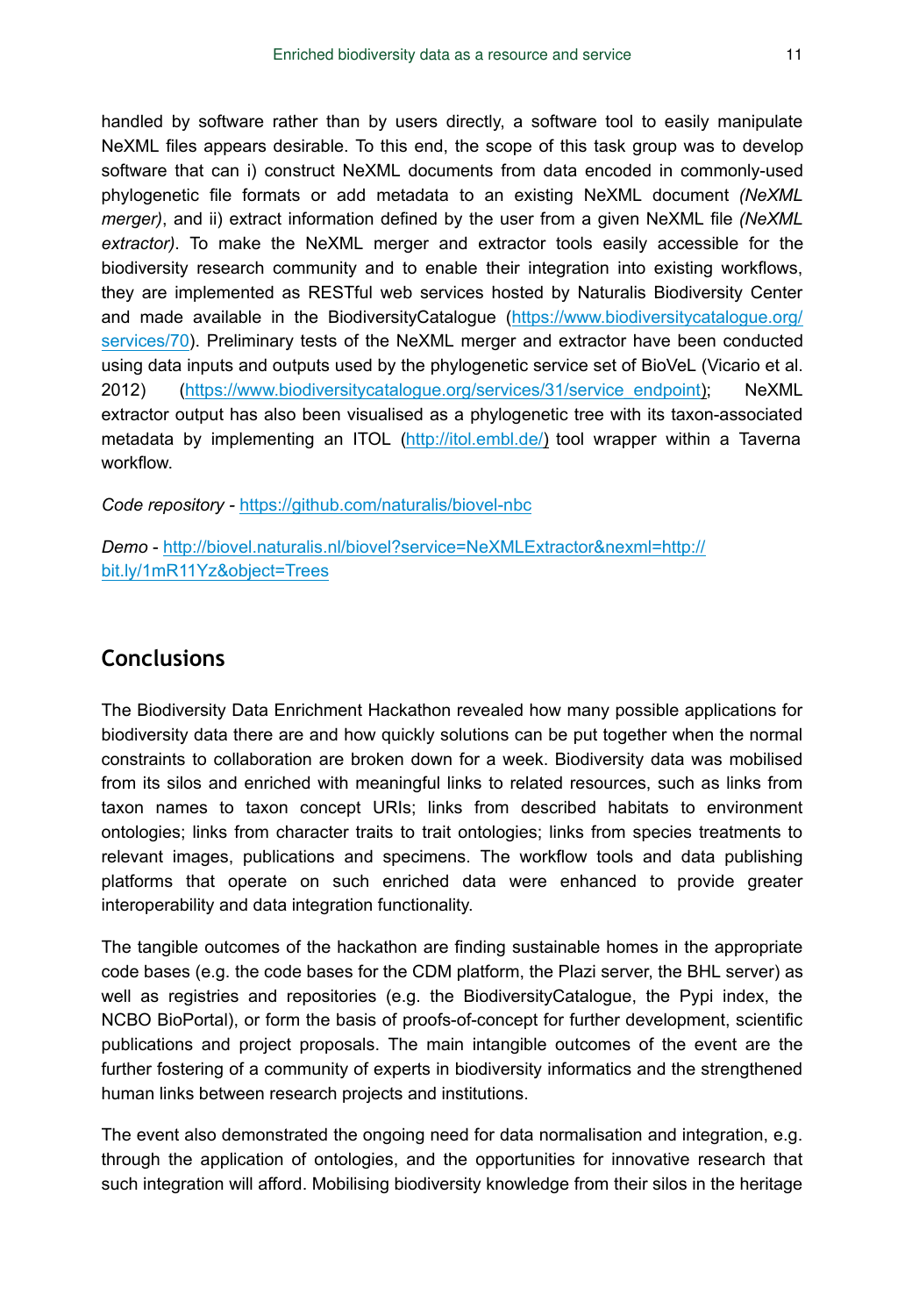literature and natural history collections will require tackling numerous factual, technical, economic, and sociological factors; as well as putative or real legal barriers, in particular, copyright and database protection rights. In the process, duplications and redundancies will be uncovered where, for instance, data, information and knowledge on taxonomic names are spread out over multiple institutions in the form of databases, catalogues and lists. Integration will further foster synergies among different disciplines and communities, in some cases encouraging specialisations that can be federated by others, and in other cases allowing rapid project-based development.

# **Acknowledgements**

The Biodiversity Data Enrichment Hackathon was supported by the EU-funded [pro](http://www.pro-ibiosphere.eu/)[iBiosphere](http://www.pro-ibiosphere.eu/) project (Coordination and policy development in preparation for a European Open Biodiversity Knowledge Management System, addressing Acquisition, Curation, Synthesis, Interoperability and Dissemination, grant No 312848) and Naturalis Biodiversity Center.

The authors would like to thank Hong Cui, John Deck and Ramona Walls for their illuminating input by videoconference on the first day of the Biodiversity Data Enrichment Hackathon; as well as the following participant institutions: Aberystwyth University; Biodiversity and Climate Research Centre - Senckenberg Nature Research Society; Botanic Garden Meise; Landcare Research, New Zealand; Botanic Garden and Botanical Museum Berlin-Dahlem, Freie Universität Berlin; Institute of Biomembranes and Bioenergetics - Italian National Research Center; Museum für Naturkunde - Leibniz-Institut für Evolutions- und Biodiversitätsforschung; Open University; Pensoft; Plazi; Royal Botanic Gardens, Kew; Software Sustainability Institute, myGrid; Université de Montréal / Canadensys; University of Bath; University of Eastern Finland; BioVeL; University of Glasgow; University of Illinois; University of Manchester.

# **References**

- Agosti D, Egloff W (2009) Taxonomic information exchange and copyright: the Plazi approach. BMC research notes 2: 53. DOI: [10.1186/1756-0500-2-53](http://dx.doi.org/10.1186/1756-0500-2-53)
- Agosti D, Barker C, Catapano T, Cui H, Eckert S, Biserkov J, Georgiev T, Groom Q, Güntsch A, Hagedorn G, Hamann T, Hovenkamp P, Kelbert P, Kirk P, Kirkup D, Miller J, Morris R, Müller A, Oliveira SMd, Penev L, Sierra S, Walduck T (2013) Strategy for improvement & interoperability of the XML schemas. pro-iBiosphere project, deliverable D4.2 Call FP7-Infrastructures - 2012-1, 42 pp.
- Berendsohn W (2005) Access to Biological Collections Data (ABCD) Standard 2.06. TDWG Technical Specification. URL: <http://rs.tdwg.org/abcd/2.06>
- Berendsohn WG, Güntsch A, Hoffmann N, Kohlbecker A, Luther K, Müller A (2011) Biodiversity information platforms: From standards to interoperability. ZooKeys 150: 71‑87. [In en]. DOI: [10.3897/zookeys.150.2166](http://dx.doi.org/10.3897/zookeys.150.2166)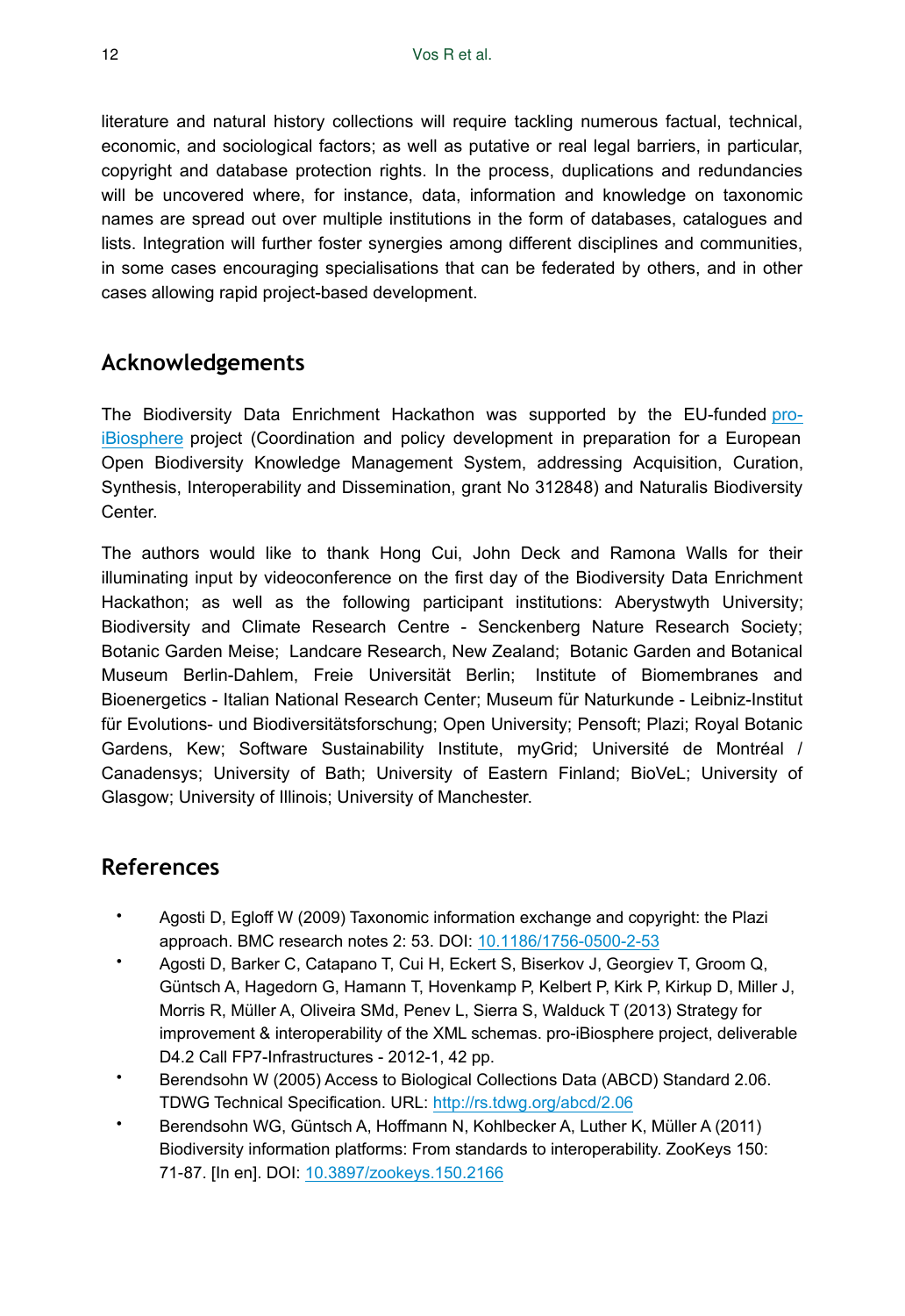- Boulton G, Campbell P, Collins B, Elias P, Hall W, Laurie G, O'Neill O, Rawlins M, Thornton J, Vallance P, Walport M (2012) Science as an open enterprise. The Royal Society Science Policy Centre report 02/12, London, UK, 105 pp. [ISBN 9780854039623]
- Gkoutos GV, Green ECJ, Mallon A, Hancock JM, Davidson D (2005) Using ontologies to describe mouse phenotypes. Genome biology 6: R8. DOI: [10.1186/gb-2004-6-1-r8](http://dx.doi.org/10.1186/gb-2004-6-1-r8)
- Güntsch A, Kelbert P, Eckert S, Patterson D, Penev L, Hagedorn G, Mietchen D, Agosti D, Sierra. S (2013) Strategies for improved cooperation and interoperability between infrastructures. pro-iBiosphere project, deliverable D4.1 Call FP7-Infrastructures - 2012-1, 34 pp.
- Hamann T, Müller A, Roos M, Sosef M, Smets E (2014) Detailed mark-up of semimonographic legacy taxonomic works using FlorML. Taxon 63: 377‑393. DOI: [10.12705/632.11](http://dx.doi.org/10.12705/632.11)
- Hardisty A, Roberts D, Addink W, Aelterman B, Agosti D, Amaral-Zettler L, Ariño AH, Arvanitidis C, Backeljau T, Bailly N, Belbin L, Berendsohn W, Bertrand N, Caithness N, Campbell D, Cochrane G, Conruyt N, Culham A, Damgaard C, Davies N, De Jong Y, De Wever A, Fady B, Faulwetter S, Feest A, Field D, Garnier E, Geser G, Gilbert J, Grosche B, Grosser D, Herbinet B, Hobern D, Jones A, King D, Knapp S, Koivula H, Los W, Meyer C, Morris RA, Morrison N, Morse D, Obst M, Pafilis E, Page LM, Page R, Pape T, Parr C, Paton A, Patterson D, Paymal E, Penev L, Pollet M, Pyle R, Raab-Straube Ev, Robert V, Robertson T, Rovellotti O, Saarenmaa H, Schalk P, Schaminee J, Schofield P, Sier A, Sierra S, Smith V, Thornton-Wood S, Tuama ÉÓ, Uetz P, Van Spronsen E, Van Tienderen P, Van Tol J, Vaas L, Vignes Lebbe R, Vision T, Vu D, White R, Willis K, Young F (2013) A decadal view of biodiversity informatics: challenges and priorities. BMC ecology 13: 16. DOI: [10.1186/1472-6785-13-16](http://dx.doi.org/10.1186/1472-6785-13-16)
- Hoehndorf R, Oellrich A, Rebholz-Schuhmann D (2010) Interoperability between phenotype and anatomy ontologies. Bioinformatics (Oxford, England) 26: 3112‑8. DOI: [10.1093/bioinformatics/btq578](http://dx.doi.org/10.1093/bioinformatics/btq578)
- Hughes J (2011) TreeRipper web application: towards a fully automated optical tree recognition software. BMC bioinformatics 12: 178. DOI: [10.1186/1471-2105-12-178](http://dx.doi.org/10.1186/1471-2105-12-178)
- Katayama T, Arakawa K, Nakao M, Ono K, Aoki-Kinoshita KF, Yamamoto Y, Yamaguchi A, Kawashima S, Chun H, Aerts J, Aranda B, Barboza LH, Bonnal RJ, Bruskiewich R, Bryne JC, Fernández JM, Funahashi A, Gordon PM, Goto N, Groscurth A, Gutteridge A, Holland R, Kano Y, Kawas EA, Kerhornou A, Kibukawa E, Kinjo AR, Kuhn M, Lapp H, Lehvaslaiho H, Nakamura H, Nakamura Y, Nishizawa T, Nobata C, Noguchi T, Oinn TM, Okamoto S, Owen S, Pafilis E, Pocock M, Prins P, Ranzinger R, Reisinger F, Salwinski L, Schreiber M, Senger M, Shigemoto Y, Standley DM, Sugawara H, Tashiro T, Trelles O, Vos RA, Wilkinson MD, York W, Zmasek CM, Asai K, Takagi T (2010) The DBCLS BioHackathon: standardization and interoperability for bioinformatics web services and workflows. Journal of biomedical semantics 1: 8. DOI: [10.1186/2041-1480-1-8](http://dx.doi.org/10.1186/2041-1480-1-8)
- Katayama T, Wilkinson MD, Vos R, Kawashima T, Kawashima S, Nakao M, Yamamoto Y, Chun H, Yamaguchi A, Kawano S, Aerts J, Aoki-Kinoshita KF, Arakawa K, Aranda B, Bonnal RJ, Fernández JM, Fujisawa T, Gordon PM, Goto N, Haider S, Harris T, Hatakeyama T, Ho I, Itoh M, Kasprzyk A, Kido N, Kim Y, Kinjo AR, Konishi F, Kovarskaya Y, Greg vK, Labarga A, Limviphuvadh V, McCarthy L, Nakamura Y, Nam Y, Nishida K, Nishimura K, Nishizawa T, Ogishima S, Oinn T, Okamoto S, Okuda S, Ono K, Oshita K, Park K, Putnam N, Senger M, Severin J, Shigemoto Y, Sugawara H, Taylor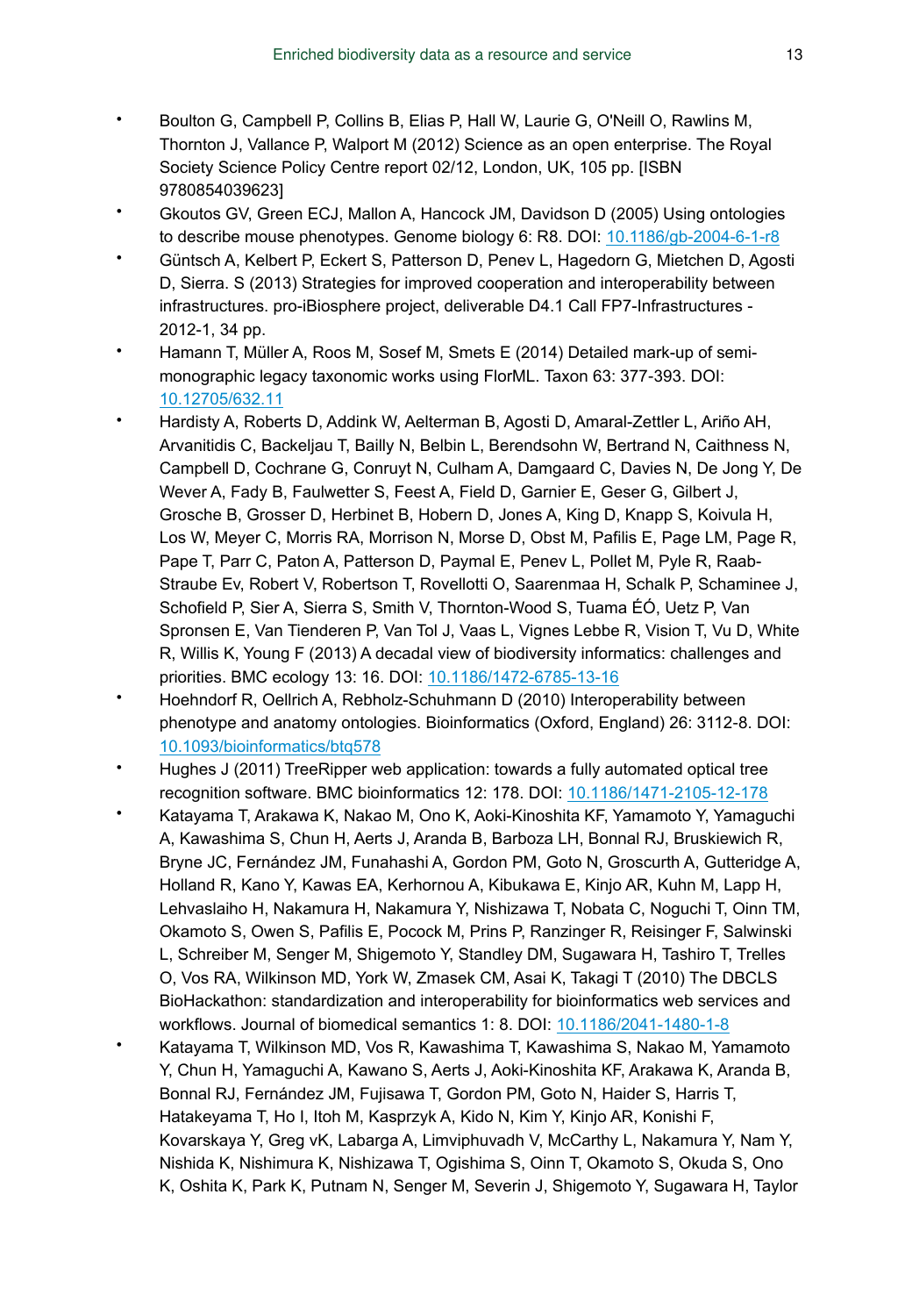J, Trelles O, Yamasaki C, Yamashita R, Satoh N, Takagi T (2011) The 2nd DBCLS BioHackathon: interoperable bioinformatics Web services for integrated applications. Journal of biomedical semantics 2: 4. DOI: [10.1186/2041-1480-2-4](http://dx.doi.org/10.1186/2041-1480-2-4)

- Katayama T, Wilkinson MD, Micklem G, Kawashima S, Yamaguchi A, Nakao M, Yamamoto Y, Okamoto S, Oouchida K, Chun H, Aerts J, Afzal H, Antezana E, Arakawa K, Aranda B, Belleau F, Bolleman J, Bonnal RJ, Chapman B, Cock PJ, Eriksson T, Gordon PM, Goto N, Hayashi K, Horn H, Ishiwata R, Kaminuma E, Kasprzyk A, Kawaji H, Kido N, Kim YJ, Kinjo AR, Konishi F, Kwon K, Labarga A, Lamprecht A, Lin Y, Lindenbaum P, McCarthy L, Morita H, Murakami K, Nagao K, Nishida K, Nishimura K, Nishizawa T, Ogishima S, Ono K, Oshita K, Park K, Prins P, Saito TL, Samwald M, Satagopam VP, Shigemoto Y, Smith R, Splendiani A, Sugawara H, Taylor J, Vos RA, Withers D, Yamasaki C, Zmasek CM, Kawamoto S, Okubo K, Asai K, Takagi T (2013) The 3rd DBCLS BioHackathon: improving life science data integration with Semantic Web technologies. Journal of biomedical semantics 4: 6. DOI: [10.1186/2041-1480-4-6](http://dx.doi.org/10.1186/2041-1480-4-6)
- Lapp H, Bala S, Balhoff J, Bouck A, Goto N, Holder M, Holland R, Holloway A, Katayama T, Lewis P, Mackey A, Osborne B, Piel W, Pond SK, Poon AY, Qiu W, Stajich J, Stoltzfus A, Thierer T, Vilella A, Vos RA, Zmasek C, Zwickl D, Vision T (2007) The 2006 NESCent Phyloinformatics Hackathon: A Field Report. Evolutionary Bioinformatics Online 3: 287. [In en].
- Mietchen D (2014) Report on progress during the coordination process of partners and non consortium partners. pro-iBiosphere project, deliverable D3.3.2. Call FP7- Infrastructures - 2012-1, 20 pp.
- Möller S, Afgan E, Banck M, Cock PA, Kalas M, Kajan L, Prins P, Quinn J, Sallou O, Strozzi F, Seemann T, Tille A, Roman VG, Katayama T, Chapman B (2013) Sprints, Hackathons and Codefests as community gluons in computational biology. EMBnet.journal 19: 40. DOI: [10.14806/ej.19.B.726](http://dx.doi.org/10.14806/ej.19.B.726)
- Owen H (1997) Open Space Technology: A User's Guide. 2nd. Berrett-Koehler Publishers , San Francisco (CA), 173 pp.
- Page RDM (2011) Extracting scientific articles from a large digital archive: BioStor and the Biodiversity Heritage Library. BMC bioinformatics 12: 187. DOI: [10.1186/1471-2105-12-187](http://dx.doi.org/10.1186/1471-2105-12-187)
- Perez F, Granger B (2007) IPython: A System for Interactive Scientific Computing. Computing in Science & Engineering 9 (3): 21‑29. DOI: [10.1109/mcse.2007.53](http://dx.doi.org/10.1109/mcse.2007.53)
- Stoltzfus A, Lapp H, Matasci N, Deus H, Sidlauskas B, Zmasek CM, Vaidya G, Pontelli E, Cranston K, Vos R, Webb CO, Harmon LJ, Pirrung M, O'Meara B, Pennell MW, Mirarab S, Rosenberg MS, Balhoff JP, Bik HM, Heath TA, Midford PE, Brown JW, McTavish EJ, Sukumaran J, Westneat M, Alfaro ME, Steele A, Jordan G (2013) Phylotastic! Making tree-of-life knowledge accessible, reusable and convenient. BMC bioinformatics 14: 158. DOI: [10.1186/1471-2105-14-158](http://dx.doi.org/10.1186/1471-2105-14-158)
- Vicario S, Hardisty A, Haitas N (2011) BioVeL: Biodiversity Virtual e-Laboratory. EMBnet.journal 17 (2): 5. DOI: [10.14806/ej.17.2.238](http://dx.doi.org/10.14806/ej.17.2.238)
- Vicario S, Balech B, Donvito G, Notarangelo P, Pesole G (2012) The BioVel Project: Robust phylogenetic workflows running on the GRID. EMBnet.journal 18: 77. DOI: [10.14806/ej.18.B.557](http://dx.doi.org/10.14806/ej.18.B.557)
- Vos RA, Balhoff JP, Caravas JA, Holder MT, Lapp H, Maddison WP, Midford PE, Priyam A, Sukumaran J, Xia X, Stoltzfus A (2012) NeXML: rich, extensible, and verifiable